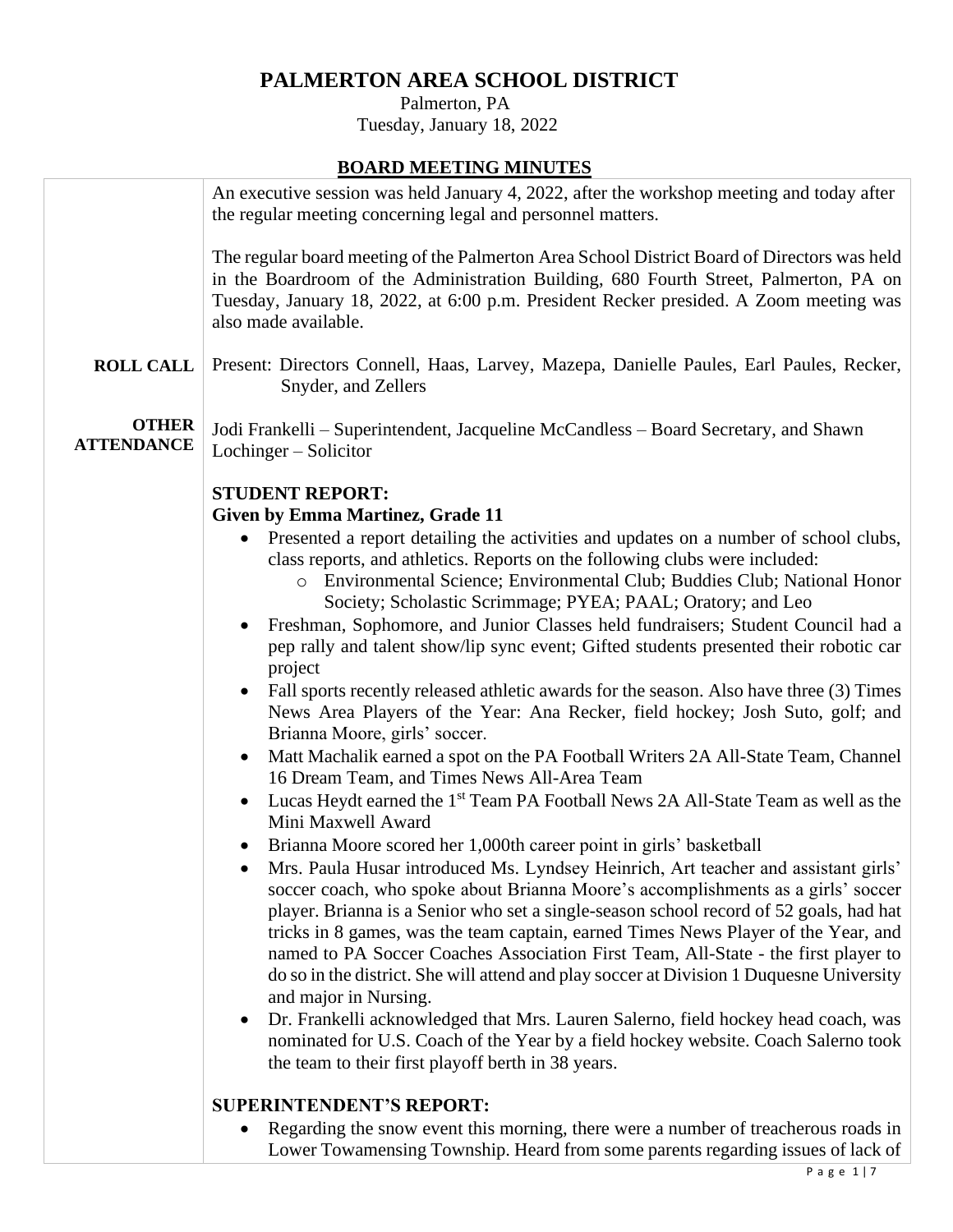township staff to address inclement weather situations. Need to work with township on staffing concerns and getting students to school by bus. We will begin to address this as an administrative team.

- Spoke about the HSP mid-year update; needs to be reviewed every six (6) months. Provided updated community transmission data and the district's case information so the Board has an opportunity to make any changes, if necessary, to the HSP
- Currently working with staff on a draft of a one-page document for guidelines for quarantining from COVID to help parents and staff view the process in an easy-touse format
- Masking on buses must remain as it is a federal order; in school, masks are currently optional with the Board and the Superintendent having the authority to reinstate; medical organizations are recommending universal masking in schools
- Reapproval of HSP means keeping a "mask optional" approach; the Board may move in a different direction such as temporary mask mandate with majority vote tonight
- Each household/residential address may request four (4) free at-home rapid tests via https://special.usps.com/testkits

## **BOARD MEMBER REPORTS:**

- Director Earl Paules CCTI:
	- o CCTI Superintendent is retiring in March with CCTI Principal moving into the position; will be looking to fill Principal position
	- o Modular home building project beginning with work lasting about 1½ years for students
	- o New course, Introduction to Plumbing with Home Repairs and Copper Piping; Cosmetology salon is open to public; restaurant open; check website for hours of operation for both
	- o 16 students competed at SkillsUSA District competition in December with 15 students earning medals. PASD students are:
		- Carter Gardner,  $2<sup>nd</sup>$  Place in Technical Drafting
		- Victoria Keller, 3<sup>rd</sup> Place in Automotive Refinish Technology
		- Austin Novak, 3<sup>rd</sup> Place in Job Demo Open
	- o At the DECA district-level event, all 18 students placed and will move on to the state competition in Hershey. PASD students are:
		- Haley Kuehner, 3<sup>rd</sup> Place in Entrepreneurship
		- Connor Ronald, 6<sup>th</sup> Place in Entrepreneurship
		- Rheese Borland, 4<sup>th</sup> Place in Quick Serve Marketing
		- Montanna Costenbader,  $4<sup>th</sup>$  Place in Hotel & Lodging
		- Kadin German,  $4<sup>th</sup>$  Place in Sports & Entertainment Marketing
		- Madalynn Moyer,  $6<sup>th</sup>$  Place in Sports & Entertainment Marketing
- Director Haas –Library/CLIU:
	- o Many online programs and activities available, see library website
	- o Sign up on AmazonSmile.com to receive a portion from your Amazon purchases to go to the library; also similar program available through IGive.com
	- o No increase in budget for CLIU for next year
- Director Larvey LCCC:
	- o Over 2000 students impacted by financial hardships related to COVID have accessed/applied for grant money to help with tuition, food, housing, utilities, childcare, or healthcare; FAFSA not required to apply for grant money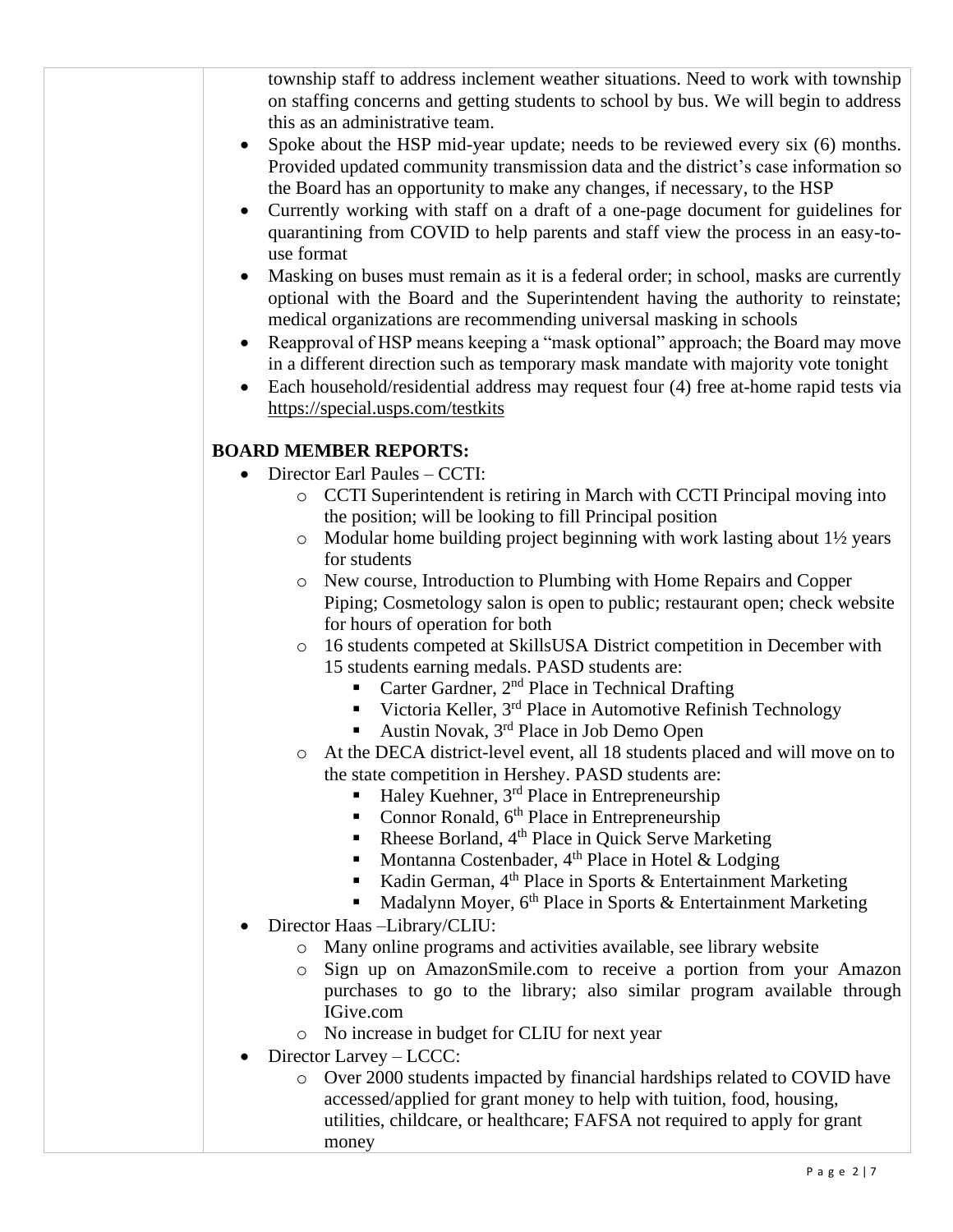|                                                          | <b>OLD BUSINESS:</b><br>Dr. Frankelli stated the next update on the $7th$ Street fieldhouse will be given at the February<br>workshop; questions/concerns from the Booster Club can be directed via email before then                                            |
|----------------------------------------------------------|------------------------------------------------------------------------------------------------------------------------------------------------------------------------------------------------------------------------------------------------------------------|
|                                                          | PUBLIC PARTICIPATION:<br>None<br>$\bullet$                                                                                                                                                                                                                       |
| <b>BOARD</b><br><b>MEETING</b><br><b>MINUTES &amp;</b>   | Director Connell moved, seconded by Director Larvey, to approve the reorganization<br>meeting minutes and the regular board meeting minutes from December 7, 2021.                                                                                               |
| <b>REORG.</b><br><b>MINUTES</b>                          | Aye Votes: All Directors Present.<br>Nay Votes: None. Motion Carried.                                                                                                                                                                                            |
| <b>ITEM TABLED</b><br><b>ON CONSENT</b><br><b>AGENDA</b> | Director Haas made a motion, seconded by Director Larvey, to table Item #2-M, fall coach<br>hires, on the consent agenda.                                                                                                                                        |
|                                                          | Aye Votes: All Directors Present.<br>Nay Votes: None. Motion Carried.                                                                                                                                                                                            |
| <b>CONSENT</b><br><b>AGENDA</b>                          | Director Haas moved, seconded by Director Mazepa, to approve the attached consent<br>agenda with the exception of Item #2-M.                                                                                                                                     |
|                                                          | Aye Votes: All Directors Present.<br>Nay Votes: None. Motion Carried.                                                                                                                                                                                            |
|                                                          |                                                                                                                                                                                                                                                                  |
|                                                          | <b>CONSENT AGENDA:</b>                                                                                                                                                                                                                                           |
| <b>FINANCIAL</b>                                         | Approved the Accounts Payable Reports                                                                                                                                                                                                                            |
| <b>REPORTS</b>                                           | Approved the Treasurer's Reports                                                                                                                                                                                                                                 |
|                                                          | Approved budget transfers                                                                                                                                                                                                                                        |
| <b>DELEGATES TO</b><br><b>CARBON CTY.</b>                | Appointed Alan Lonoconus as delegate to the Carbon County Tax Collection Committee                                                                                                                                                                               |
| TAX COLL.<br><b>COMMITTEE</b>                            | Appointed Jodi Frankelli as alternate delegate to the Carbon County Tax Collection<br>Committee                                                                                                                                                                  |
| <b>DELINQUENT</b><br><b>TAX</b><br><b>COLLECTOR</b>      | Appointed Berkheimer Associates, Bangor, PA, as the delinquent tax collector of the 2021-<br>2022 school year per capita taxes effective January 1, 2022. There is no fee assessed to the<br>district for this service as the fees are assessed to the taxpayer. |
| <b>BERKHEIMER</b><br><b>RESOLUTION</b>                   | Approved the updated Confidential Resolution with Berkheimer Associates, Bangor, PA, to<br>reflect the position and not a specific person as its authorized representative to make<br>requests and provide/transmit tax information                              |
| <b>TAX</b><br><b>COLLECTORS'</b><br><b>EXONERATION</b>   | Approved to exonerate the following current tax collectors from the collection of the 2021-<br>2022 school year delinquent per capita taxes effective January 1, 2022:                                                                                           |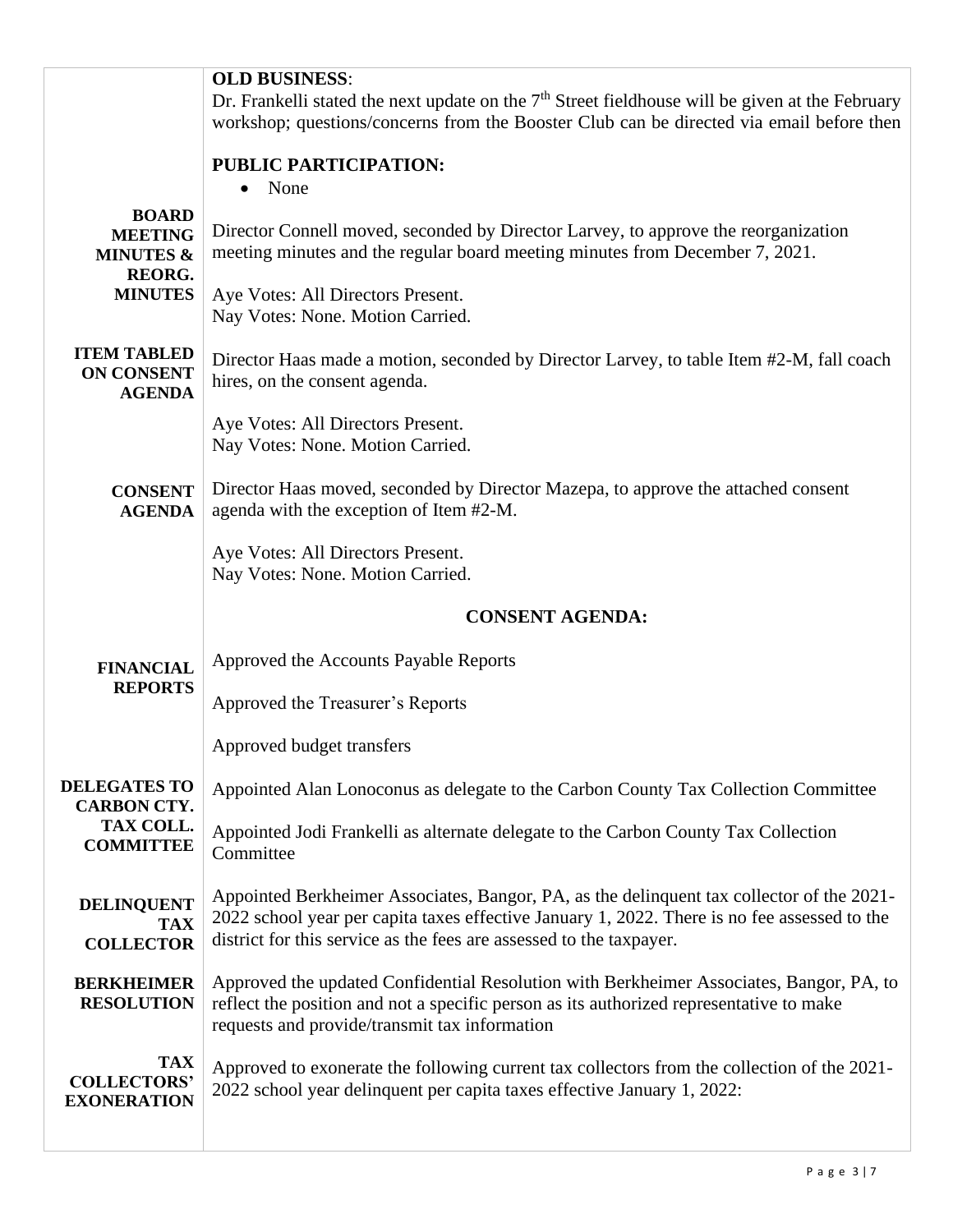|                                                                           | <b>Bowmanstown Borough</b>                                                                                                                                                                                                          | Maria Smith                   | \$1,480.00                |  |
|---------------------------------------------------------------------------|-------------------------------------------------------------------------------------------------------------------------------------------------------------------------------------------------------------------------------------|-------------------------------|---------------------------|--|
|                                                                           | <b>Lower Towamensing Township</b>                                                                                                                                                                                                   | Nicole Jahelka<br>Lisa Nemeth | \$6,180.00                |  |
|                                                                           | Palmerton Borough<br><b>Towamensing Township</b>                                                                                                                                                                                    | <b>Brenda Drew</b>            | \$13,110.00<br>\$6,360.00 |  |
|                                                                           |                                                                                                                                                                                                                                     |                               |                           |  |
| <b>TAX</b><br><b>EXONERATION</b>                                          | Approved the per capita tax exoneration lists                                                                                                                                                                                       |                               |                           |  |
| <b>LIST</b>                                                               |                                                                                                                                                                                                                                     |                               |                           |  |
|                                                                           | Approved the contract retroactively with Nick Romano for DJ services for the Junior High                                                                                                                                            |                               |                           |  |
| <b>DJ CONTRACTS</b>                                                       | School Winter Dance on December 17, 2021                                                                                                                                                                                            |                               |                           |  |
|                                                                           | Approved the contract with Nick Romano for DJ services for the Junior High School Dance<br>on February 11, 2022                                                                                                                     |                               |                           |  |
| <b>READING</b><br><b>SPECIALIST</b>                                       | Approved Lindsey Armitage as Reading Specialist, at Master's, Step 7, at S.S. Palmer<br>Elementary, at a salary of \$53,250 prorated effective upon the release from her current                                                    |                               |                           |  |
| <b>HIRE</b>                                                               | employer                                                                                                                                                                                                                            |                               |                           |  |
| <b>BUSINESS</b><br><b>MANAGER</b><br><b>SERVICES</b><br><b>CONTRACTOR</b> | Approved Ryan Kish as an independent contractor to provide business manager services for<br>the Palmerton Area School District at the rate of \$60.00/hour, as needed, for the 2021-2022<br>school year effective December 27, 2021 |                               |                           |  |
| <b>BUS DRIVER</b><br><b>HIRE</b>                                          | Approved retroactively Faro Hager as bus driver for the remainder of the 2021-2022 school<br>year effective January 10, 2022                                                                                                        |                               |                           |  |
| <b>SUB TEACHER-</b><br><b>IA-SECRETARY</b>                                | Approved Carol Schnaiter in the following positions effective January 19, 2022:                                                                                                                                                     |                               |                           |  |
| <b>HIRE</b>                                                               | <b>Substitute Teacher</b>                                                                                                                                                                                                           | At the rate of \$110/day      |                           |  |
|                                                                           | <b>Substitute Instructional Assistant</b>                                                                                                                                                                                           | At the rate of \$10.00/hour   |                           |  |
|                                                                           | <b>Substitute Secretary</b>                                                                                                                                                                                                         | At the rate of \$10.00/hour   |                           |  |
| <b>FOOD SERVICE</b><br><b>RESIGNATION</b>                                 | Accepted the resignation of Amanda Kromer as food service worker effective January 28,<br>2022                                                                                                                                      |                               |                           |  |
| <b>IA HIRE</b>                                                            | Approved Amanda Kromer as Instructional Assistant, S.S. Palmer Elementary, at the rate of<br>\$16.28 per hour effective January 31, 2022                                                                                            |                               |                           |  |
| <b>FMLA</b>                                                               | Approved Family & Medical Leave from approximately January 24, 2022 for eight (8)<br>weeks for employee #482                                                                                                                        |                               |                           |  |
| <b>UNCOMPENSATED</b><br><b>LEAVE</b>                                      | Approved the uncompensated leave request from December 9, 2021 until released from<br>physician for employee #520                                                                                                                   |                               |                           |  |
| <b>SICK LEAVE</b><br><b>EXTENSION</b>                                     | Approved the 40-day sick leave extension for employee #353 as per the terms of the<br>PAESPA collective bargaining agreement                                                                                                        |                               |                           |  |
| <b>COACH HIRES</b>                                                        | Approved the following coaches for the remainder of the 2021-2022 school year effective<br>January 19, 2022:                                                                                                                        |                               |                           |  |
|                                                                           |                                                                                                                                                                                                                                     |                               |                           |  |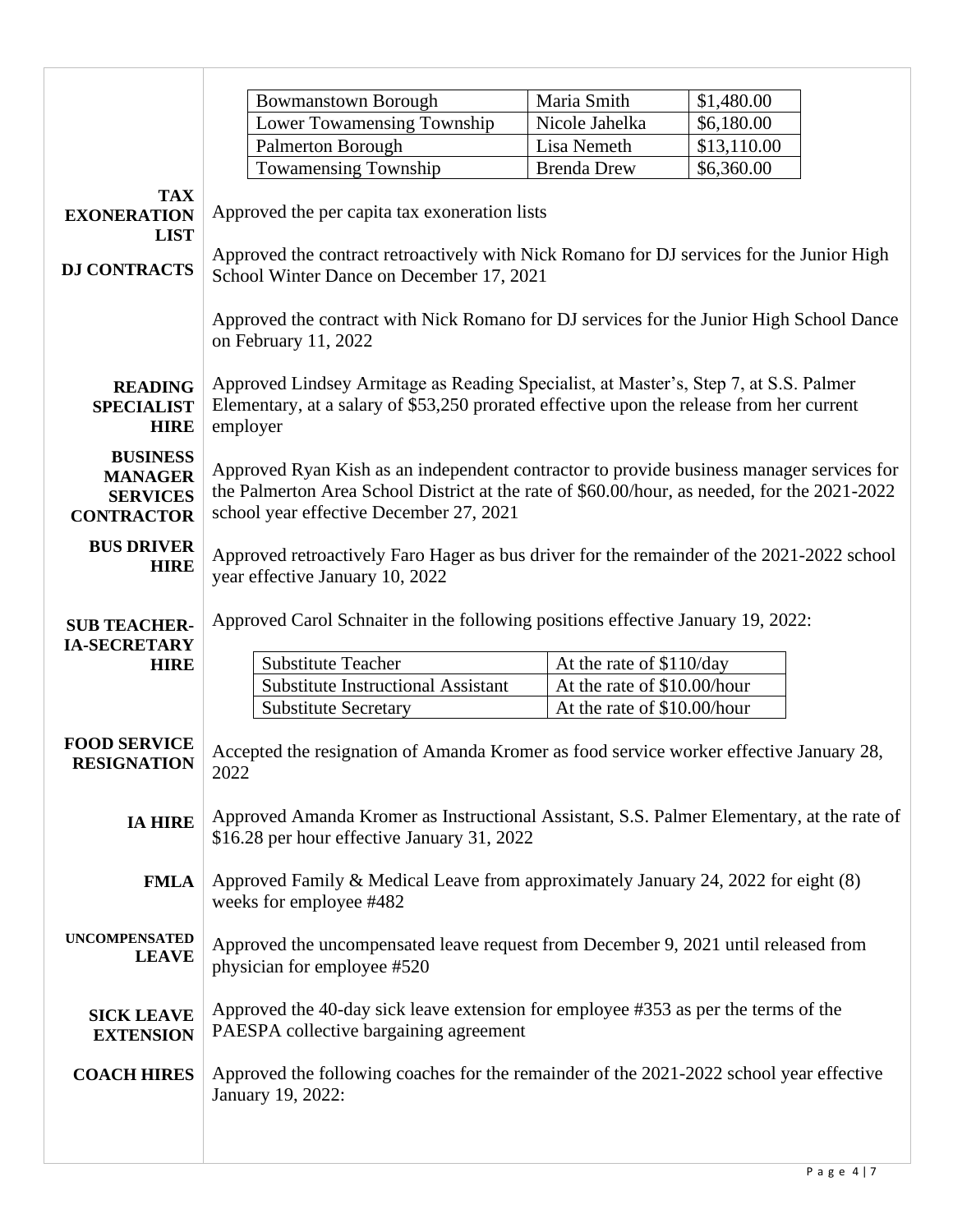|                                                                            |                                                                                                                                                                                    | Michael Svetik                                                                                 | <b>Baseball Volunteer Assistant Coach</b>                                                                                                                                                                                                                                                                                                                                                             | $\overline{\phantom{a}}$    |  |
|----------------------------------------------------------------------------|------------------------------------------------------------------------------------------------------------------------------------------------------------------------------------|------------------------------------------------------------------------------------------------|-------------------------------------------------------------------------------------------------------------------------------------------------------------------------------------------------------------------------------------------------------------------------------------------------------------------------------------------------------------------------------------------------------|-----------------------------|--|
|                                                                            |                                                                                                                                                                                    | Michael Noyola                                                                                 | <b>Track Volunteer Assistant Coach</b>                                                                                                                                                                                                                                                                                                                                                                | $-$                         |  |
|                                                                            |                                                                                                                                                                                    | Jonathan Perloni                                                                               | <b>Track Volunteer Assistant Coach</b>                                                                                                                                                                                                                                                                                                                                                                |                             |  |
| IA<br><b>RESIGNATION</b><br><b>COACH</b>                                   | Accepted the resignation of Sonya Porter as Instructional Assistant effective January 14,<br>2022<br>Accepted the following resignations of coaches for the 2021-2022 school year: |                                                                                                |                                                                                                                                                                                                                                                                                                                                                                                                       |                             |  |
| <b>RESIGNATIONS</b>                                                        |                                                                                                                                                                                    |                                                                                                |                                                                                                                                                                                                                                                                                                                                                                                                       |                             |  |
|                                                                            |                                                                                                                                                                                    | Samantha Curcio                                                                                | Softball Assistant Coach                                                                                                                                                                                                                                                                                                                                                                              | Effective December 12, 2021 |  |
|                                                                            |                                                                                                                                                                                    | Jennifer Harrison                                                                              | Softball MS Coach                                                                                                                                                                                                                                                                                                                                                                                     | Effective January 10, 2022  |  |
|                                                                            |                                                                                                                                                                                    | <b>Rachel Harry</b>                                                                            | <b>Volleyball Assistant Coach</b>                                                                                                                                                                                                                                                                                                                                                                     | Effective January 4, 2022   |  |
| <b>SUB LIST</b><br><b>REMOVAL</b>                                          | Approved the removal of Nia Fratrik from the district's current substitute list                                                                                                    |                                                                                                |                                                                                                                                                                                                                                                                                                                                                                                                       |                             |  |
| <b>HORIZONTAL</b><br><b>MOVEMENT</b>                                       | Approved the horizontal movement of Felicia Fischer from Master's $+15$ to Master's $+30$<br>effective the second semester of the 2021-2022 school year                            |                                                                                                |                                                                                                                                                                                                                                                                                                                                                                                                       |                             |  |
| <b>TUITION</b><br><b>REIMBURSEMENT</b>                                     | Approved tuition reimbursements                                                                                                                                                    |                                                                                                |                                                                                                                                                                                                                                                                                                                                                                                                       |                             |  |
| <b>HS PROGRAM</b><br><b>OF STUDIES</b>                                     | Approved the 2022-2023 Program of Studies for the Palmerton Area Senior High School                                                                                                |                                                                                                |                                                                                                                                                                                                                                                                                                                                                                                                       |                             |  |
| <b>CLIU #21 USE OF</b><br><b>FUNDS</b><br><b>AGREEMENT</b>                 | Approved the CLIU#21 Use of Funds Agreement – IDEA Part B, Section 611, for the<br>period of July 1, 2021 through June 30, 2022                                                    |                                                                                                |                                                                                                                                                                                                                                                                                                                                                                                                       |                             |  |
| <b>PDE DATA</b><br><b>SUMMIT</b>                                           | Approved Jamie Schuler to attend the PA Department of Education Data Summit on March<br>20-23, 2022, in Hershey, PA, at a cost not to exceed \$1,100.00                            |                                                                                                |                                                                                                                                                                                                                                                                                                                                                                                                       |                             |  |
| 1 <sup>ST</sup> READINGS<br>POLICIES 209-<br>209.1-209.2-210-<br>210.1-822 |                                                                                                                                                                                    |                                                                                                | Approved the first reading of the following policies:<br>1) Policy #209 Health Examinations/Screenings<br>2) Policy #209.1 Food Allergy Management<br>3) Policy #209.2 Diabetes Management<br>4) Policy #210 Administration of Medications/Emergency Care<br>5) Policy #210.1 Possession/Use of Asthma Inhalers & Epinephrine Auto-Injectors<br>6) Policy #822 Automated External Defibrillator (AED) |                             |  |
| 2 <sup>ND</sup> READING<br>POLICY 903                                      |                                                                                                                                                                                    |                                                                                                | Approved the second reading and adoption of the following policy:<br>1) Policy #903 Public Participation in Board Meetings                                                                                                                                                                                                                                                                            |                             |  |
| <b>ADOPT</b><br>POLICIES 247-<br>249-252-827                               |                                                                                                                                                                                    | 1) Policy #247 Hazing<br>3) Policy #252 Dating Violence<br>4) Policy #827 Conflict of Interest | Approved the adoption of the following policies:<br>2) Policy #249 Bullying/Cyberbullying                                                                                                                                                                                                                                                                                                             |                             |  |
|                                                                            |                                                                                                                                                                                    |                                                                                                | <b>END OF CONSENT AGENDA</b>                                                                                                                                                                                                                                                                                                                                                                          |                             |  |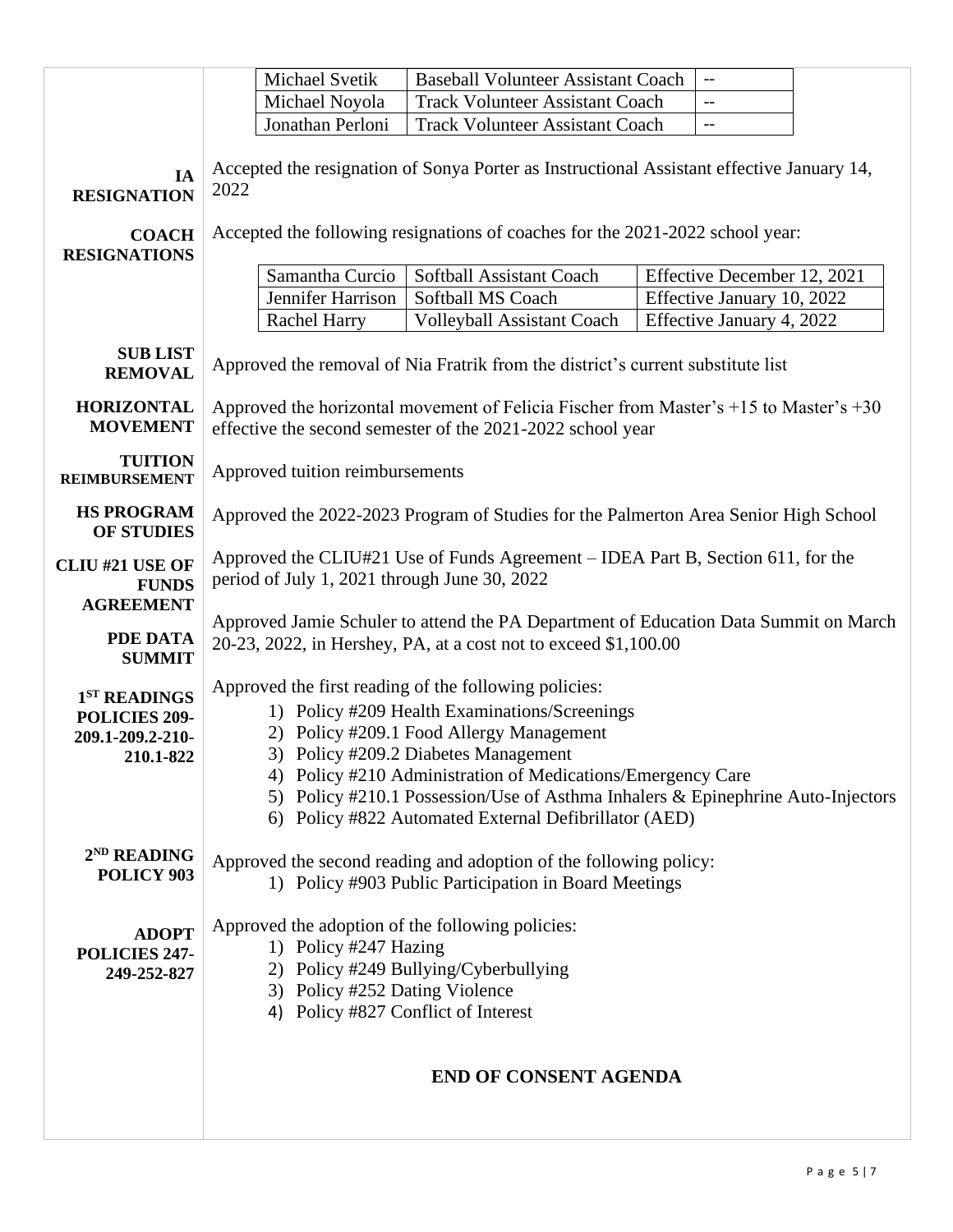| 2022-2023 ACT 1<br><b>RESOLUTION</b>           | Director Haas moved, seconded by Director Zellers, to adopt the 2022-2023 Act 1 Resolution<br>stating that the Palmerton Area School District will not increase taxes by more than its 2022-                                                                                                                                                                                                         |
|------------------------------------------------|------------------------------------------------------------------------------------------------------------------------------------------------------------------------------------------------------------------------------------------------------------------------------------------------------------------------------------------------------------------------------------------------------|
|                                                | 2023 adjusted index of 4.6%, as determined by the Pennsylvania Department of Education.                                                                                                                                                                                                                                                                                                              |
|                                                | Aye Votes: All Directors Present.<br>Nay Votes: None. Motion Carried.                                                                                                                                                                                                                                                                                                                                |
| <b>CCTI BUDGET</b><br>2022-2023                | Director Mazepa moved, seconded by Director Haas, to approve the 2022-2023 Proposed<br>Secondary Budget for Carbon Career & Technical Institute, calling for Receipts and<br>Expenditures in the amount of \$9,050,721 to be forwarded as presented to the Boards of<br>School Directors in each of the participating school districts for final adoption by<br>Resolution.                          |
|                                                | Aye Votes: All Directors Present.<br>Nay Votes: None. Motion Carried.                                                                                                                                                                                                                                                                                                                                |
| <b>CLIU #21</b><br><b>BUDGET 2022-</b><br>2023 | Director Haas moved, seconded by Director Snyder, to approve the 2022-2023 General<br>Operating Budget of the Carbon Lehigh Intermediate Unit #21 for the fiscal year July 1,<br>2022, to June 30, 2023.                                                                                                                                                                                             |
|                                                | Aye Votes: All Directors Present.<br>Nay Votes: None. Motion Carried.                                                                                                                                                                                                                                                                                                                                |
| <b>LCCC BUDGET</b><br>2022-2023                | Director Larvey moved, seconded by Director Haas, to approve the Lehigh Carbon<br>Community College Operating Budget and Debt Service/Leases and Capital Budget for the<br>fiscal year 2022-2023.                                                                                                                                                                                                    |
|                                                | Aye Votes: Directors Connell, Haas, Larvey, Danielle Paules, Earl Paules, Recker, Snyder,<br>and Zellers.<br>Nay Votes: None.<br>Abstentions: Director Mazepa. Motion Carried.                                                                                                                                                                                                                       |
| <b>HSP PLAN</b><br><b>REAPPROVAL</b>           | Director Haas moved, seconded by Director Zellers, to reapprove the district's Health and<br>Safety Plan.                                                                                                                                                                                                                                                                                            |
|                                                | Aye Votes: Directors Connell, Haas, Danielle Paules, Earl Paules, Recker, and Snyder.<br>Nay Votes: Directors Larvey, Mazepa, and Zellers. Motion Carried.                                                                                                                                                                                                                                           |
|                                                | <b>PUBLIC PARTICIPATION:</b><br>None<br>$\bullet$                                                                                                                                                                                                                                                                                                                                                    |
|                                                | FOR THE GOOD OF THE ORDER:                                                                                                                                                                                                                                                                                                                                                                           |
|                                                | Dr. Frankelli thanked the owners of Country Harvest for donating \$100 each to<br>$\bullet$<br>Raising the House and Micah's Backpack, the recipients of our ongoing district-<br>wide food drive collection                                                                                                                                                                                         |
|                                                | January is National School Board Recognition Month. Dr. Frankelli acknowledged<br>٠<br>the Board members in all that they do in their sometimes-thankless job as directors in<br>which they are volunteers. The decisions that school boards make have been so<br>extremely challenging and thank you for all the work you do in making a difference<br>at our school district and in our community. |